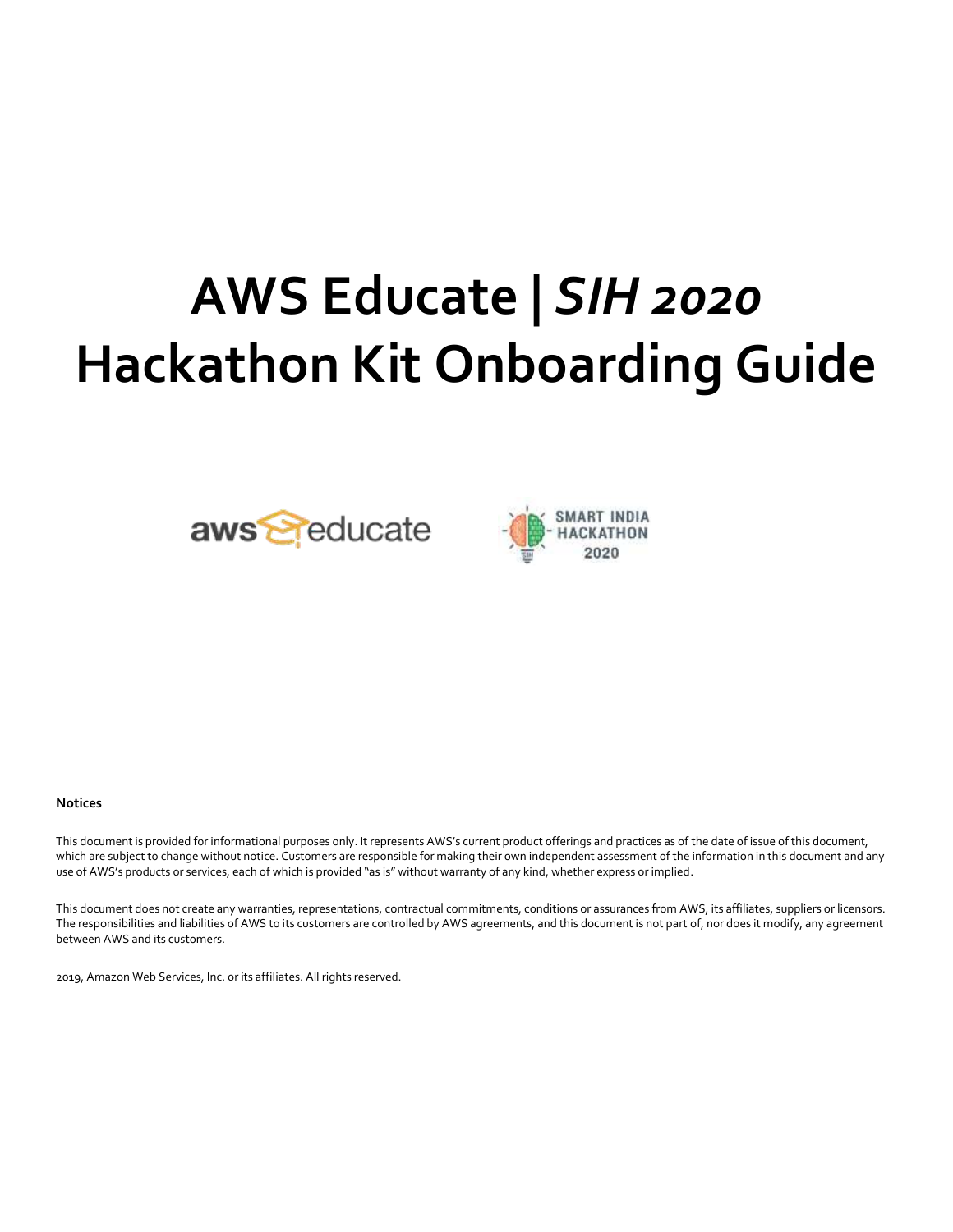#### The Hackathon Kit

AWS and Smart India Hackathon (SIH) 2020, aims to provide a platform to help institutions and students explore the power of AWS and build innovative solutions. Through the AWS Educate Classrooms, you are now able to provide access to AWS services along with cloud credits, to help students innovate and build solutions on the problem statements of SIH 2020.

Institutions can use this feature to conduct their internal hackathons and utilize the benefits of a pre-configured AWS Educate classroom with access to AWS console and US\$ 200 cloud credits for each student for the SIH classroom. Student can use AWS services to build their solutions and the faculty can invite upto 300 students per institution, to participate in their hackathon using this feature.

## **Step 1** Login to the SIH2020 portal as a registered institution SPOC (<https://www.sih.gov.in/signin>) **Step 2** | Click on the 'AWS Hackathon Kit' hyperlink available upon logging in to the SIH portal **Step 3** Tell us about yourself! Enter your information into the fields and click the tool tip icons on the right for more detailed information. *Institution Name:* "<*full name of the institution*>" *Country* : "India" *Department:* "Education" *Email*: <*ensure that you provide your institution domain email id only> Title:* "SIH Spoc" *Course Level:* "Undergraduate-Adv Courses" *Course Numbers and Name:* "SIH 2020" *Link to class or school biography:* "<*institution domain*>" *Specialty:* "AWS Cloud" *Promo Code:* \*<*pre-filled – do not amend*>\* After completing the CAPTCHA, click "Next." **Step 4** Check your email to follow the automated email verification process. **Step 5** After email verification, you will be prompted to review AWS Educate's Terms and Conditions. Reading these and selecting "agree" will allow you to proceed. Then, check your email and set a password to log into the educator portal. Make sure your password meets the required security level. Now you're able<br>es to log in!

### Onboarding Guide for *SIH 2020* Spocs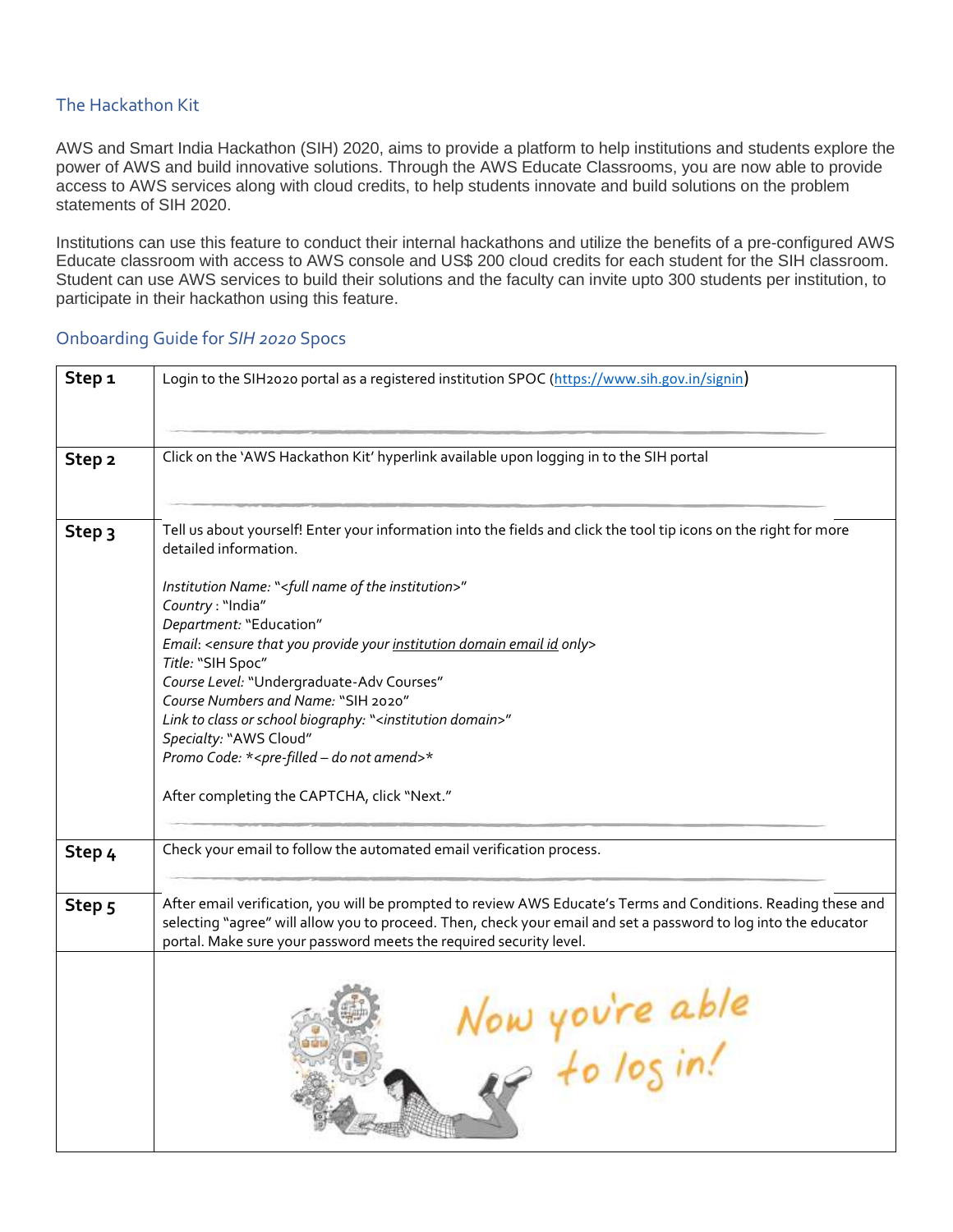| Step 6  | In the educator portal, navigate to the blue banner and select "Classrooms & Credits."                                                                                                                                                                     |
|---------|------------------------------------------------------------------------------------------------------------------------------------------------------------------------------------------------------------------------------------------------------------|
| Step 7  | Select the top-left box, "Request or go to an AWS Educate Classroom."                                                                                                                                                                                      |
| Step 8  | At the top right corner, select "Go to my classrooms." Here, you'll find your pre-created AWS Educate Classroom<br>entitled "SIH Classroom." Once classroom provisioning completes (~5 minutes), please activate this Classroom by<br>clicking "Activate." |
| Step 9  | To invite students to the Classroom, click on "SIH Classroom" under Course Name. Scroll down, download the<br>template, and bulk upload your students' email addresses. Click "Add Emails."                                                                |
| Step 10 | Notify students that they will receive an email invitation for a streamlined AWS Educate registration process.                                                                                                                                             |

### *SIH 2020* Spoc FAQ:

- 1. **Who is eligible for AWS Educate?** AWS Educate is available for educators, SIH 2020 spocs, and students age 14 and up.
- 2. **What benefits will I receive by joining AWS Educate?** *SIH 2020* spocs will receive access to AWS technology, a preconfigured AWS Educate Classroom, \$150 in AWS Promotional Credits, open source content, training resources, and a community of cloud evangelists.
- 3. **Do I need to register for AWS Educate before my students?** We recommend that you register before your students and invite them to join AWS Educate via the SIH Classroom outlined in Steps 6-10. This creates a streamlined application process for your students.
- 4. **What happens if I do not receive the verification email?** If you do not receive the email, please check your Junk email or Spam folder in case the email was delivered there instead of your inbox. If so, select the confirmation message and click Not Junk, which will allow future AWS Educate messages to get through. If after checking your folders you still can't find the email, please contact [AWS Educate support.](https://aws.amazon.com/education/awseducate/contact-us/)
- 5. **What should I do if I'm experiencing registration issues?** If you are experiencing any issues during the registration process, please contact [AWS Educate support.](https://aws.amazon.com/education/awseducate/contact-us/) Someone from our team will respond to your inquiry as quickly as possible.
- 6. **Where do I receive my AWS Promotional credits?** AWS Educate Starter Account: Student Members will receive preloaded credits in their Starter Account for US\$ 200 for their SIH Classroom.
- 7. **What's the difference between a regular AWS account and an AWS Educate Starter Account?** The AWS Educate Starter Account offers you free access to a specified, capped amount of AWS cloud resources without requiring a credit card for payment. The account provides access to most AWS Services. Clic[k here](https://s3.amazonaws.com/awseducate-starter-account-services/AWS_Educate_Starter_Accounts_and_AWS_Services.pdf) to see a list of eligible services. The AWS Educate Starter Account is run and managed by a third party, Vocareum. For SIH classroom, each student gets an additional US\$200 for their classroom enrollment. [Click here](https://s3.amazonaws.com/awseducate-starter-account-services/AWS_Educate_Starter_Accounts_and_AWS_Services.pdf) to see a list of eligible services.
- 8. **How do I access my AWS Educate Starter Account?** AWS Educate members can access their AWS Educate Starter Account in the AWS Educate Portal. Log in and click 'AWS Account' on the top navigation. You can access your AWS Educate Starter Account from this page.
- 9. **What AWS services are supported with an AWS Educate Starter Account?** [Click here](https://awseducate-starter-account-services.s3.amazonaws.com/AWS_Educate_Starter_Account_Services_Supported.pdf) to see a full list of supported services.
- 10. **What happens when I reach my AWS credit limit in the AWS Educate Starter Account?** AWS Educate (through Vocareum) will send out notifications when 50%, 75% and 90% of the AWS credit allocated in the AWS Educate Starter Account has been utilized. Contact [AWS Educate support](https://aws.amazon.com/education/awseducate/contact-us/) if you need help with your AWS Educate Starter Account.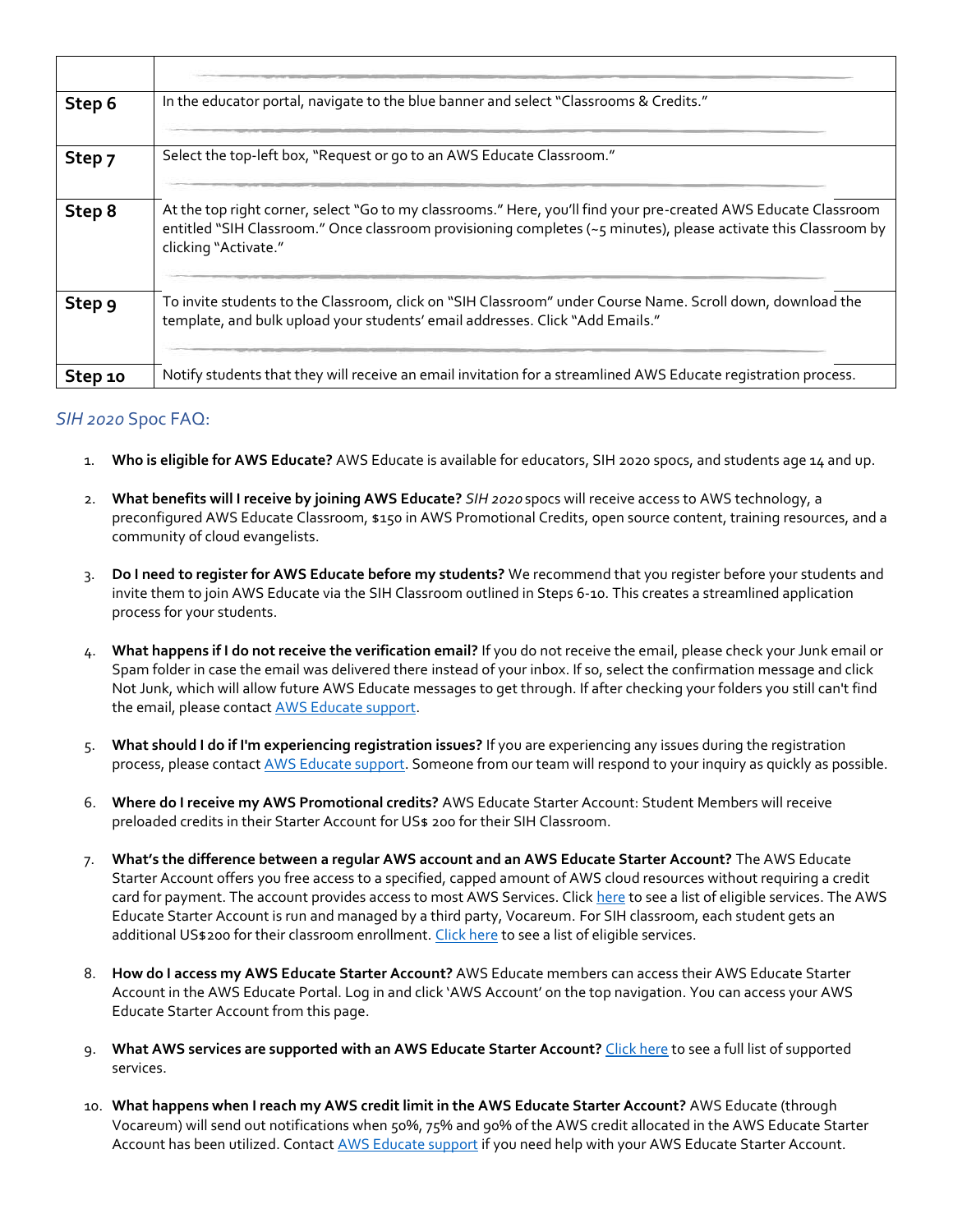- 11. **Can I link my AWS Educate Starter Account to my educator or classmates' AWS Educate Starter Account or AWS Account?** The AWS Educate Starter account is designed as a freestanding account (through Vocareum) and cannot be linked to either an AWS Account or an AWS Educate Starter Account.
- 12. **How can I encourage my students to spend their credits wisely?** The AWS Cloud has an elastic, pay-as-you-use cost model. Please encourage students to be mindful about their credit use by turning off Amazon EC2 instances when not in use.
- 13. **Can I backup my resources in an AWS Educate Starter Account?** Yes, but this must be done before the cap is reached. We recommend that you backup data or code to your local storage.
- 14. **What is the AWS Educate Educator Portal (EP)?** Educators and Central Points of Contacts (CPOCs) at educational institutions who join AWS Educate are provided with access to the EP. Students who join AWS Educate are provided with access to a separate student portal. On the EP, you will find cloud learning content, including the Cloud Degree Curriculum Repository, under the "Get Content" tab; access to free training resources on AWS products and services under the "Professional Development" tab; access to request a temporary AWS environment for students under the "Classrooms & Credits" tab, and other resources.
- 15. **What is the difference between the Get Content tab and the My Content tab?** The "Get Content" tab provides access to explore open source course content contributed by educators and AWS. All of the content has been posted so that you can use it to integrate into or inform your classroom content. Content includes full courses and lectures, assignments, and more. The "My Content" tab provides access to organize, share, and export all of your saved content.
- 16. **Can I post content to the Get Content tab?** If you have content you would like to make available to other educators, please submit it under the "My Content" tab. The content can be full courses, lectures, assignments, projects, labs, videos, or other materials that you created. All content posted is made available for the rest of the AWS Educate community, so you will be helping speed the growth of cloud computing curriculum and thereby better preparing students for a cloudenabled workforce.
- 17. **How do I access the teacher facilitator guides for working with students between the ages of 14 and 17? The** Cloud Explorer and Inventor challenge facilitator guides are available to download from the AWS Educate Educator Portal. These guides are designed to help teachers lead conversations in the Classroom, run supplemental activities, and provide resources for continued learning outside the Classroom. Each guide includes how the challenge aligns to the Computer Science Framework from K12cs.org, background information on the challenge topic, a glossary, and focus questions.
- 18. **What are Classroom templates?** Classroom templates provide access to the listed collection of services in a temporary AWS environment. Students would have access to those listed services in the AWS Management Console.

Please note, when you register for AWS Educate with the *SIH 2020* promo code, you'll see a preconfigured Classroom called "SIH Classroom." This Classroom will provide you a virtual environment for getting students started with learning and building solutions to projects / problem statements.

- 19. **Can more than one** *SIh 2020* **spoc manage a Classroom?** No, at this time only one spoc can manage an AWS Educate Classroom.
- 20. **How can I see who accepted the invitation to join my Classroom?** Go to the "My Classrooms" page and click the Course Name. From there you can see a list of invited students. The ones who accepted the invitation will appear as "Enrolled".
- 21. **How can I see the work of my students?** You can access student work in the Classroom by signing in to AWS Educate, clicking on "My Classrooms", and then clicking the "Go to Classroom" button for a specific Classroom. Next, click in the "Select Student" box, choose a student email, and click the "Workarea" button. You are now accessing the student Classroom Account. Click "AWS Console" to access student work in the Classroom.
- 22. **How can I track how much credit my students have left in their Classroom?** You can view the credits remaining for each student by signing in to AWS Educate, clicking on "My Classrooms" at the bottom of the home page, and then clicking the "Go to my Classroom" button.

Next, click the "Analytics" and then "Accounts" option on the top right of the page and a list of the email addresses for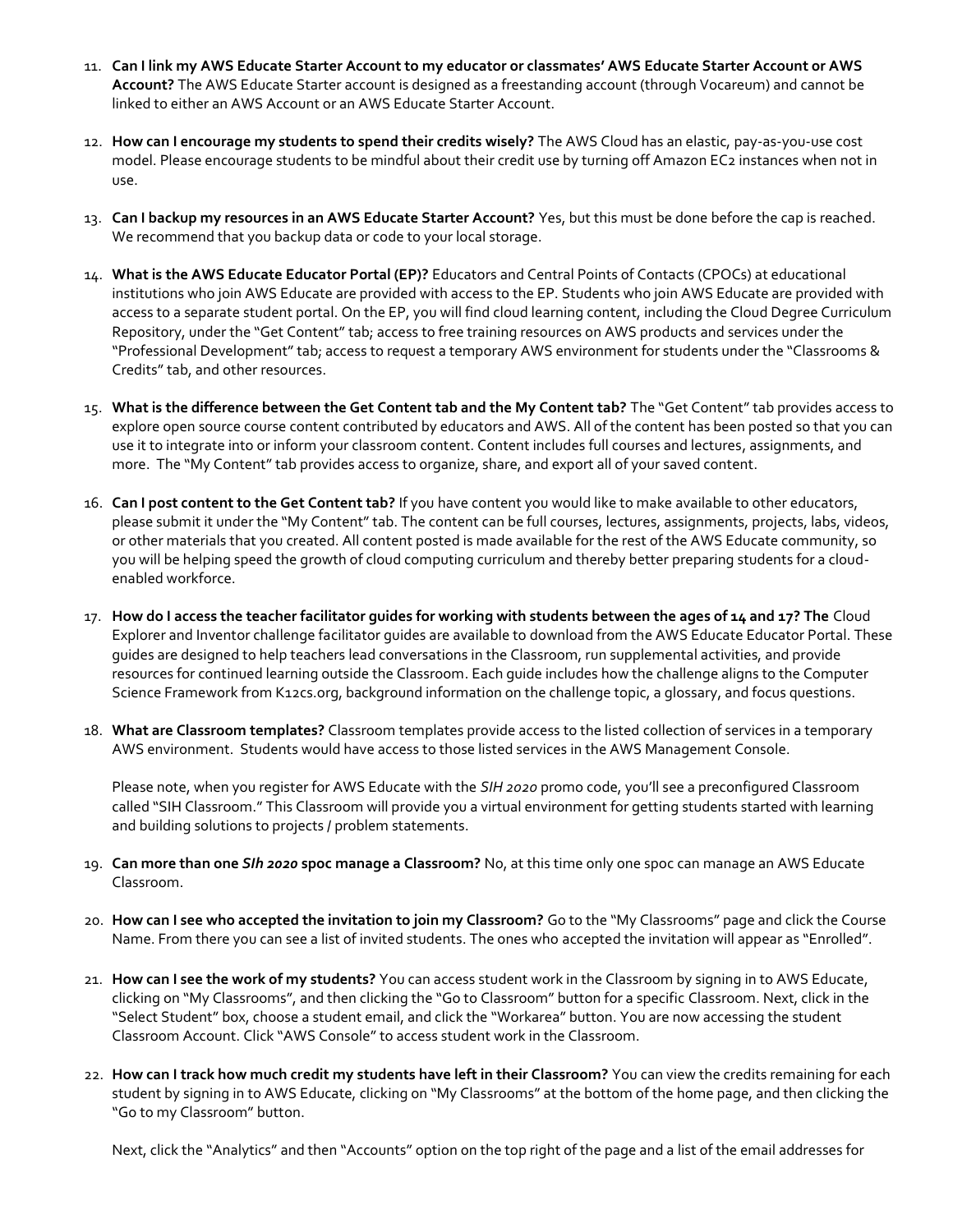students that accepted the invitation to join your Classroom will be displayed along with the credits remaining.

- 23. **When a student reaches their credit limit in a Classroom, is there a way to copy/download data or increase the credit allocation for students in a Classroom?** When a student reaches their credit limit in a Classroom, their account is deactivated. A onetime, \$20 credit extension can be activated, allowing you to save off any important work. After 10 days, if a student has not activated the onetime extension or has exhausted all credits, any work not saved to another location is no longer accessible or recoverable. A best practice is to encourage students to back up their files and resource to a separate location.
- 24. **Can I renew the AWS Educate Starter Account on a yearly basis?** As a member, you have the option to renew your account annually on the date you initially joined AWS Educate. Renewals are only available to students if they have not yet graduated.
- 25. **How do I submit ideas on how to help the program improve?** Occasionally, AWS Educate invites members to complete surveys. To help us serve you better, please make the time to complete these surveys. You can also share your feedback by contactin[g AWS Educate support.](https://aws.amazon.com/education/awseducate/contact-us/)
- 26. **Whom should I contact with additional questions about AWS Educate?** If you have a question that was not answered in the FAQ, please visi[t AWS Educate support,](https://aws.amazon.com/education/awseducate/contact-us/) then fill out the form most appropriate for you as an educational institution administrator, educator, or student. Someone from our team will respond to your inquiry as quickly as possible.

#### Student Onboarding Guide for *SIH 2020*:

**Step 1** To join AWS Educate, you must submit an application. Once your mentor invites you to join an AWS Educate Classroom, check your email for a registration link from [support@awseducate.com](mailto:support@awseducate.com) to start the application process.



**Step 2** Tell us about yourself! Enter your information into the fields and be sure to select / input the correct name of your institution. Click the tool tip icons on the right for more detailed information.

> Since you might not have an institution issued email address, additional verification may be required. You will receive further instructions in your email.

After completing the CAPTCHA, click "Next."



| Step <sub>3</sub> | Please review AWS Educate's Terms and Conditions. Selecting "Agree" allows you to proceed.                                                                     |
|-------------------|----------------------------------------------------------------------------------------------------------------------------------------------------------------|
| Step <sub>4</sub> | Check your email to follow the automated email verification process.                                                                                           |
| Step 5            | After email verification, you will be prompted to set a password to log into the student portal.<br>Make sure your password meets the required security level. |
| Step 6            | After you log-in to the AWS Educate portal, click on 'My Classrooms' on the top menu bar and<br>start the access to the SIH classroom template.                |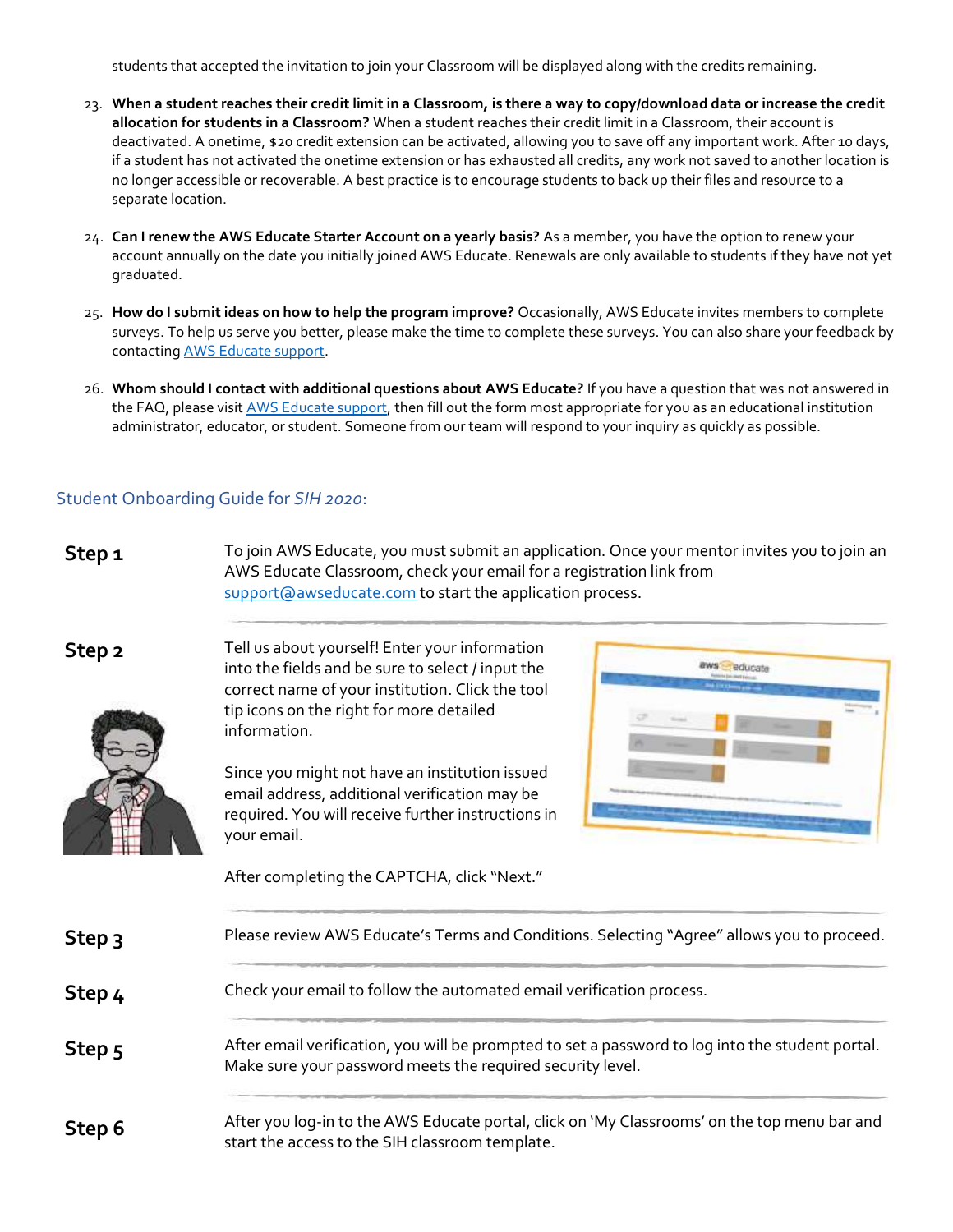

### *SIH 2020* Student FAQ:

- 1. **Who is eligible for AWS Educate?** AWS Educate is available for educators, SIH 2020 mentors, and students age 14 and up.
- 2. **What benefits will I receive by joining AWS Educate?** *SIH 2020* students will receive AWS Promotional Credits for handson experience with AWS technology, access to an AWS Educate Classroom, training, content, and career pathways. Students age 18 and older will receive access to the AWS Educate Job Board.
- 3. **What happens if I do not receive the verification email?** If you do not receive the email, please check your Junk email or Spam folder in case the email was delivered there instead of your inbox. If so, select the confirmation message and click Not Junk, which will allow future AWS Educate messages to get through. If after checking your folders you still can't find the email, please contact [AWS Educate support.](https://aws.amazon.com/education/awseducate/contact-us/)
- 4. **What should I do if I'm experiencing registration issues?** If you are experiencing any issues during the registration process, please contact [AWS Educate support.](https://aws.amazon.com/education/awseducate/contact-us/) Someone from our team will respond to your inquiry as quickly as possible.
- 5. **Where do I receive my AWS Promotional credits?** AWS Educate Starter Account: Student Members will receive preloaded credits in their Starter Account of US\$ 200 for their SIH Classroom.
- 6. **What's the difference between a regular AWS account and an AWS Educate Starter Account?** The AWS Educate Starter Account offers you free access to a specified, capped amount of AWS cloud resources without requiring a credit card for payment. The account provides access to most AWS Services. Clic[k here](https://s3.amazonaws.com/awseducate-starter-account-services/AWS_Educate_Starter_Accounts_and_AWS_Services.pdf) to see a list of eligible services. The AWS Educate Starter Account is run and managed by a third party, Vocareum. For SIH classroom, each student gets an additional US\$200 for their classroom enrollment. [Click here](https://s3.amazonaws.com/awseducate-starter-account-services/AWS_Educate_Starter_Accounts_and_AWS_Services.pdf) to see a list of eligible services.
- 7. **How do I access my AWS Educate Starter Account?** AWS Educate members can access their AWS Educate Starter Account in the AWS Educate Portal. Log in and click 'AWS Account' on the top navigation. You can access your AWS Educate Starter Account from this page.
- 8. **What AWS services are supported with an AWS Educate Starter Account?** [Click here](https://awseducate-starter-account-services.s3.amazonaws.com/AWS_Educate_Starter_Account_Services_Supported.pdf) to see a full list of supported services.
- 9. **What happens when I reach my AWS credit limit in the AWS Educate Starter Account?** AWS Educate (through Vocareum) will send out notifications when 50%, 75% and 90% of the AWS credit allocated in the AWS Educate Starter Account has been utilized. Contact AWS [Educate support](https://aws.amazon.com/education/awseducate/contact-us/) if you need help with your AWS Educate Starter Account.